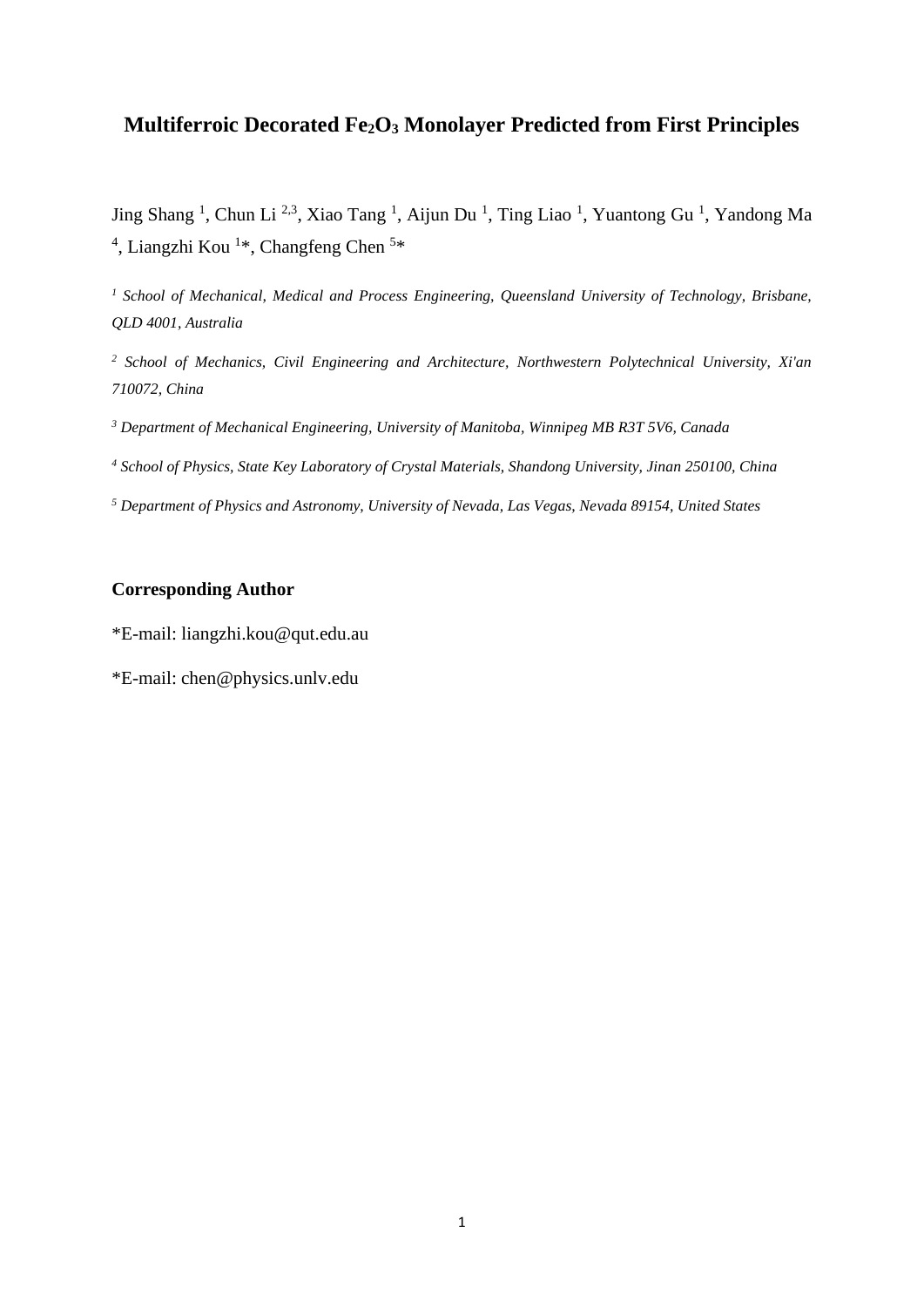**ABSTRACT.** Two-dimensional (2D) multiferroics exhibit cross-control capacity between magnetic and electric responses in reduced spatial domain, making them well suited for next-generation nanoscale devices; however, progress has been slow in developing materials with required characteristic properties. Here we identify by first-principles calculations robust 2D multiferroic behaviors in decorated Fe<sub>2</sub>O<sub>3</sub> monolayer, showcasing Li@Fe<sub>2</sub>O<sub>3</sub> as a prototypical case, where ferroelectricity and ferromagnetism stem from the same origin, namely Fe *d*-orbit splitting induced by the Jahn-Teller distortion and associated crystal field changes. These findings establish strong materials phenomena and elucidate underlying physics mechanism in a family of truly 2D multiferroics that are highly promising for advanced device applications.

KEYWORDS: 2D multiferroics, Crystal field; Jahn-Teller distortion; First-principle calculations

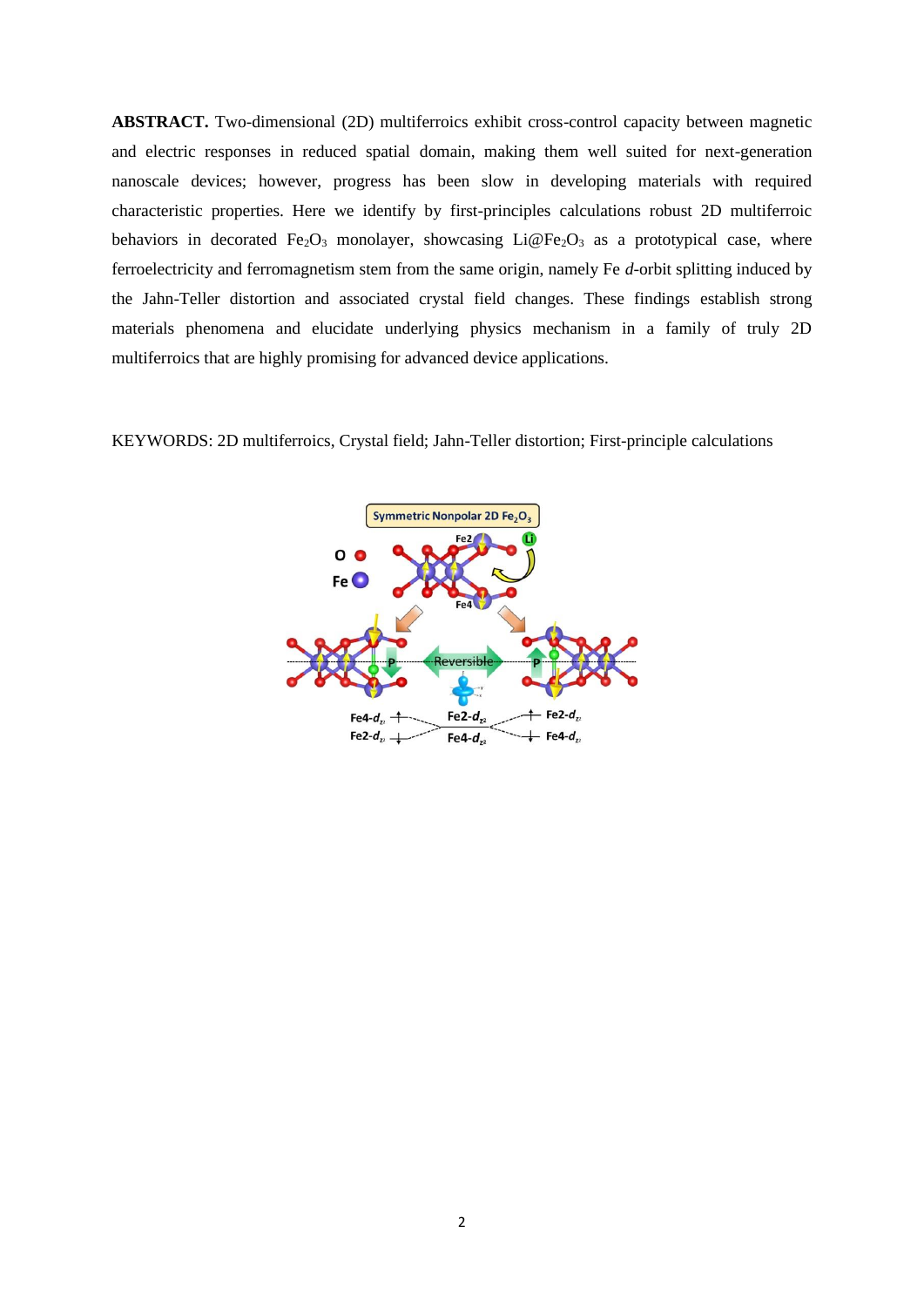### **Introduction**

Ferromagnetism (FM) and ferroelectricity (FE) are fundamental physics phenomena underlying designs and working principles in many advanced nanoscale devices. Multiferroic materials that exhibit simultaneous presence and effective cross control of magnetic and electric polarization hold great promise for many applications. Of particular interest are atomically thin two-dimensional (2D) multiferroic materials <sup>1-7</sup> that are ideally suited for device miniaturization. Depending on the coupling between FE and FM orders, multiferroics can be classified into two types. For type I, FE polarization generally originates from either spontaneous atomic displacements 8-10 or synergistic effects of charge and orbital orders  $5, 11$ , while FM stems from partially filled *d* shells of transition metals. These materials usually possess weak magnetoelectric coupling and ineffective cross control between FM and FE, thus limiting their functional capacity. For type-II multiferroics, FE polarization is derived from local magnetic order  $1^{12}$  13 with much stronger magnetoelectric coupling. One example is  $Hf_2VC_2F_2$  monolayer that exhibits FE due to broken inversion symmetry originating from an antiferromagnetic (AFM) order <sup>1</sup>. Another example is  $VOX_2$  (X = Cl, Br, and I) monolayer <sup>6</sup> that possesses both FM and FE derived from the  $d_{xy}$  orbital splitting of the V cation. There have been hitherto only a few type-II multiferroics discovered, and more are urgently needed for diverse material platforms.

Iron oxides, such as  $Fe<sub>3</sub>O<sub>4</sub>$ <sup>14</sup> and  $Fe<sub>2</sub>O<sub>3</sub>$ <sup>15</sup>, show multiple magnetic states, and recent works have revealed the presence of multiferroicity in Fe-O systems  $^{16-18}$  2D Fe<sub>3</sub>O<sub>4</sub> and  $\varepsilon$ -Fe<sub>2</sub>O<sub>3</sub>magnetic films display ferroelectric switching <sup>18-19</sup>, but the origin of FE polarization is unclear while the magnetoelectric coupling has not been fully explored. Very recently,  $\alpha$ -Fe<sub>2</sub>O<sub>3</sub> monolayer has been exfoliated from its bulk matrix and demonstrated to be a magnetic semiconductor <sup>15</sup>, but this material is non-ferroelectric due to its centrosymmetric structure. Multiferroicity has be induced in  $\alpha$ -Fe<sub>2</sub>O<sub>3</sub> monolayer by building  $\alpha$ -Fe<sub>2</sub>O<sub>3</sub>/BaTiO<sub>3</sub> ferromagnetic/ferroelectric heterostructures, and magnetism in 2D  $\alpha$ -Fe<sub>2</sub>O<sub>3</sub> is tunable by the interaction with BaTiO<sub>3</sub><sup>16</sup>, but the magnetoelectric coupling is weak because the FM and FE order are driven by different sources and mechanisms.

In this study, we present results from first-principles studies that show robust multiferroicity in Li-decorated  $\alpha$ -Fe<sub>2</sub>O<sub>3</sub> (Li $\omega$  $\alpha$ -Fe<sub>2</sub>O<sub>3</sub>) monolayer. The symmetry breaking by the decorating Li atoms between the iron atoms induces a Jahn-Teller distortion that produces FE and FM order, both stemming from the  $d_{z^2}$ -orbit splitting due to changes in the crystal field. Similar behaviors also have been found in  $\alpha$ -Fe<sub>2</sub>O<sub>3</sub> monolayer decorated by oxygen atoms, introducing a new family of 2D multiferroic materials. These findings provide insights into fundamental physics processes and mechanisms underlying the coexisting FE and FM order in atomically thin multiferroics and expand the material offerings for practical implementation.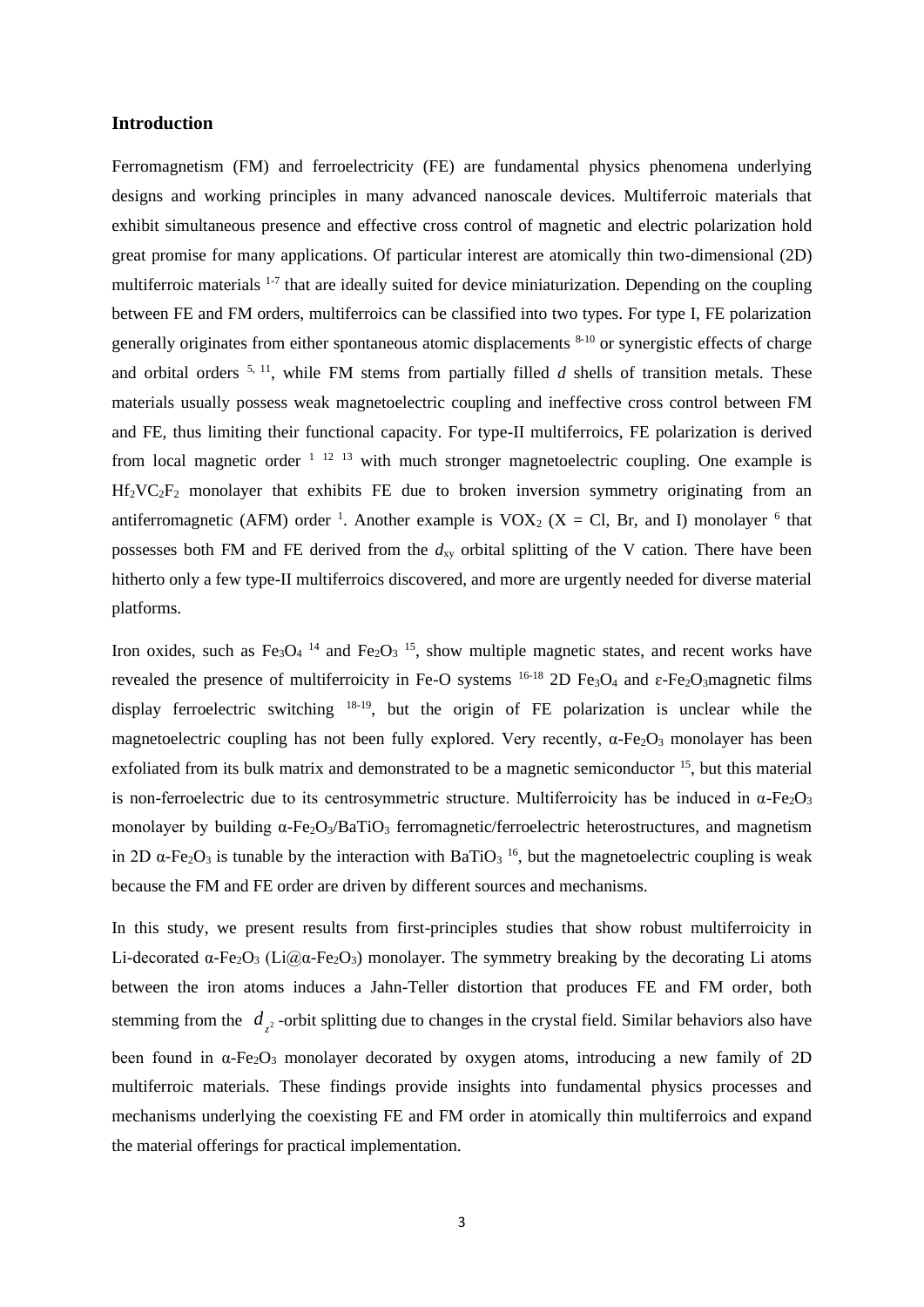**Computational method**: We have performed calculations using the Vienna Ab-initio Simulation Package (VASP)<sup>20</sup>. The PAW approach is adopted to describe the ion-electron interaction<sup>21</sup>. The electron exchange-correlation energy was treated by the PBE functional  $^{22}$ , and the energy cutoff for the planewave expansion is set to 600 eV. The calculations with the PBE+U functional have been conducted to check the effective on-site Coulomb interaction of 3*d* electrons of Fe, which plays a significant role in determining the electronic properties. To better describe van der Waals forces, zero damping DFT-D3 (where D stands for dispersion) method with the Grimme vdW correction  $^{23}$  is adopted. By minimizing the stresses and forces, the lattice vectors and atomic positions are fully relaxed until the energy differences are converged to within  $10^{-6}$  eV with a force convergence threshold of  $10^{-3}$  eV/Å for all the calculations except for the calculation about electric field. The Brillouin zone is represented by the Monkhost-Pack special k-point mesh <sup>24</sup> of  $17 \times 17 \times 1$ . The band structures of Fe<sub>2</sub>O<sub>3</sub> monolayers are calculated along the special lines of  $M \rightarrow G \rightarrow K \rightarrow M$ . We use the Gaussian smearing with 0.1 meV width in the Brillouin zone integration. The energy of polarization transformation for Li-decorated  $Fe<sub>2</sub>O<sub>3</sub>$  monolayers is calculated with climbing-image nudged elastic band (CI-NEB) method  $^{25}$ . The vacuum space is set to at least 20 Å to avoid the interaction between periodic images.

**Results and discussion.** The Fe<sub>2</sub>O<sub>3</sub> monolayer is modelled based on the structure exfoliated from iron ore hematite ( $\alpha$ -Fe<sub>2</sub>O<sub>3</sub>), which exhibits ferromagnetic order <sup>15</sup>. We first establish benchmarks for pure Fe<sub>2</sub>O<sub>3</sub> monolayer, whose unit cell [Figure 1(a)] contains 4 Fe atoms with 4 possible magnetic configurations depending on the spin orientations, FM,  $AFM_1$ ,  $AFM_2$ , and  $AFM_3$  [see Figure S1 (a-d)]. GGA+U calculations with  $U_{\text{eff}}$ =2.0 ~ 5.0 eV indicate that AFM<sub>2</sub> is always the ground state regardless of the *U*eff values (see Figure S1 (e) and Table S1 for details), where Fe2 and Fe4 have the same spin direction, opposite to that on Fe1 and Fe3 [see Figure 1(a)]. Due to different bonding environments (Fe1 is bonded with 6 surrounding O atoms while Fe2 is bonded with 3 O atoms), the spin polarization on these Fe atoms are different (4.17  $\mu$ B on Fe1, -3.98  $\mu$ B on Fe2), leading to an overall magnetic moment of 0.213  $\mu$ B per unit cell and a ferrimagnetic ground state. This structure is a semiconductor with a band gap of 0.937 eV, see Figure S1 (f), which is consistent with recent experiments <sup>15</sup>. The ferrimagnetic ground state also has been confirmed by recent theoretical and experimental works <sup>26</sup>. Pure Fe<sub>2</sub>O<sub>3</sub> monolayer possesses the  $C_{2h}$  structural symmetry, which renders same electron distributions on Fe atoms at the upper and lower surfaces (Fe2 and Fe4), and the whole system thus has zero out-of-plane electric polarization. This symmetry is also reflected by the *e*<sup>g</sup> orbit of Fe2 and Fe4 with the equal band splitting, see Figure 3(c) and bottom panel (schematic diagram) of Figure 1(a). Therefore, pure  $Fe<sub>2</sub>O<sub>3</sub>$  monolayer is a non-polar ferrimagnetic semiconductor.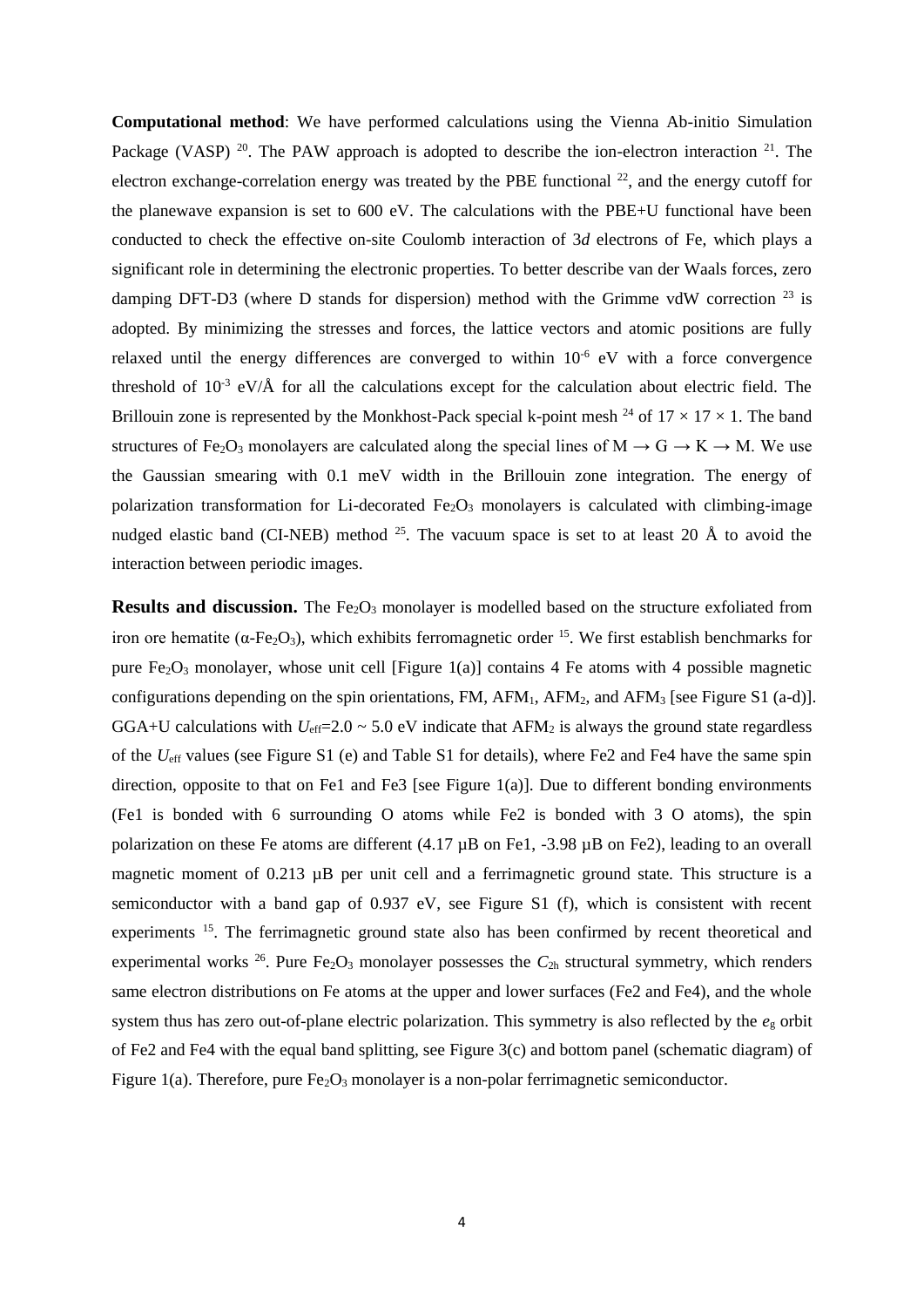

Figure 1. The monolayer structures and spin configurations (yellow and green arrows) of (a) centrosymmetric pure Fe<sub>2</sub>O<sub>3</sub>, (b) centrosymmetric Li@Fe<sub>2</sub>O<sub>3</sub> monolayer, and (c) the asymmetric structure when Jahn-Teller (JT) distortion occurs. Indicated are bond lengths, charge distributions and magnetic moments  $(\mu B)$  on Fe2 and Fe4 atoms at  $U_{\text{eff}} = 4.0 \text{ eV}$ .

Exfoliated Fe<sub>2</sub>O<sub>3</sub> monolayer possesses a large number of dangling bonds, and passivation of these bonds may induce spontaneous polarization in the out-of-plane direction, possibly generating ferroelectricity that coexists with the intrinsic ferrimagnetism. Below we focus on ferroelectricity induced by Li decoration and will examine this as a more general phenomenon toward the end of the paper. We first assess structural stability of Li-decorated Fe<sub>2</sub>O<sub>3</sub> monolayer by calculating the formation energy,

$$
E_{\rm f} = (E_{\rm Li@Fe2O3} - E_{\rm pure-Fe2O3} - E_{\rm Li})/n
$$

where  $E_{\text{Li@Fe}_2\text{O}_3}$ ,  $E_{\text{pure-Fe}_2\text{O}_3}$  and  $E_{\text{Li}}$  are the per unit-cell total energies of Li@Fe<sub>2</sub>O<sub>3</sub> monolayer, pure  $Fe<sub>2</sub>O<sub>3</sub>$  monolayer, and a single isolated lithium atom, respectively, and *n* is the number of atoms in the system. The calculated  $E_f$  is  $-0.188$  eV/atom, indicating an exothermic reaction when Li atom is embedded into the Fe<sub>2</sub>O<sub>3</sub> monolayer. This result shows that fabrication of Li@Fe<sub>2</sub>O<sub>3</sub> monolayer is energetically feasible. To further examine the structural stability, we also checked the E<sub>f</sub> by using  $E_{Li}$ as energy of bulk Li, the formation energy is still negative, -0.04 eV/atom.

The fully relaxed structure with a Li atom embedded between Fe2 and Fe4 is shown in Figure 1(c), and the original symmetry is obviously broken. To understand the structural and electronic evolutions, we first built a symmetric structure by placing a Li atom in the middle of the Fe2-Fe4 position to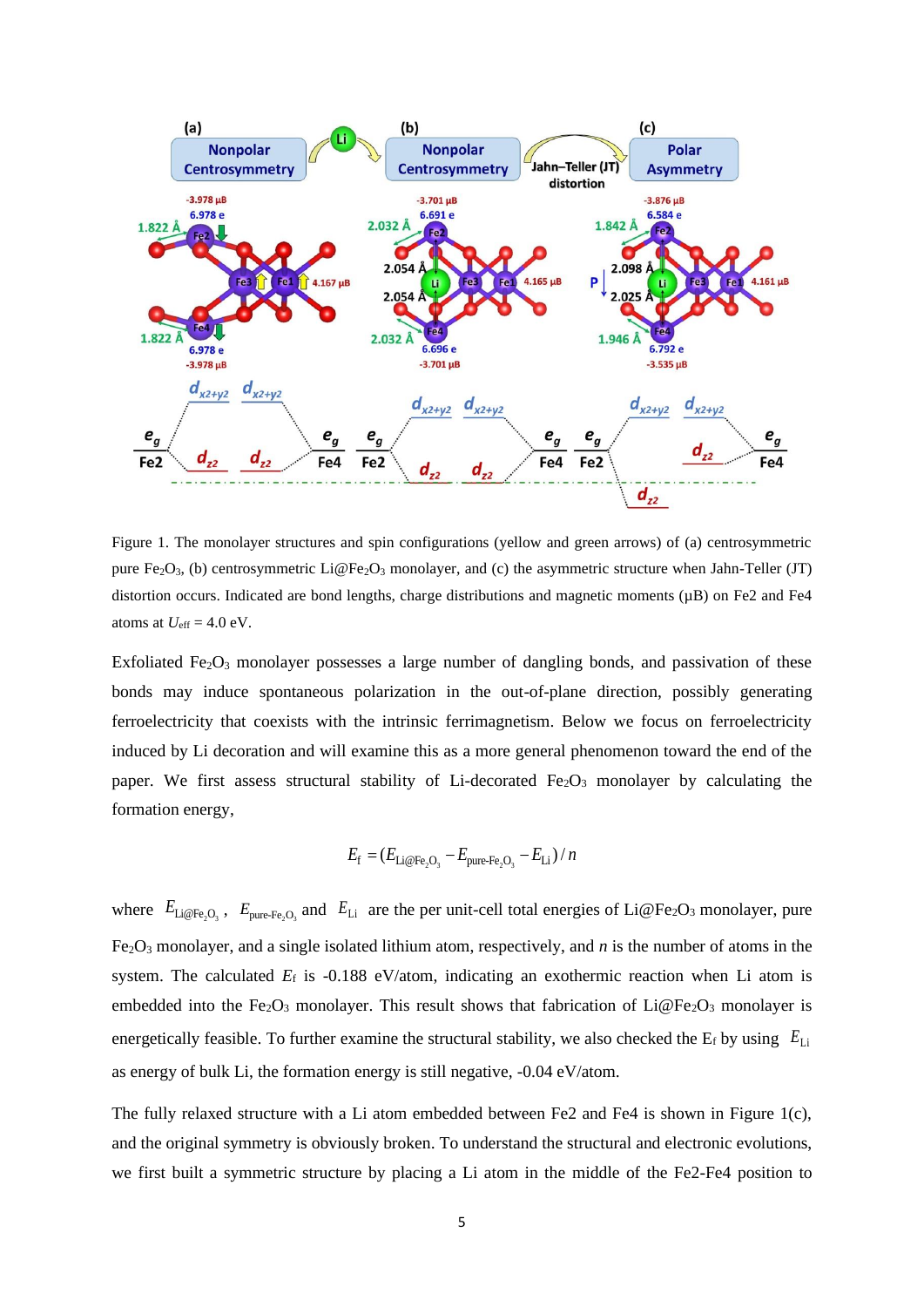preserve the inversion symmetry, as shown in Figure 1(b). The uniform initial Fe-O and Fe-Li bond lengths ensure a centrosymmetric structural configuration with equivalent charge and magnetic moment distributions on Fe2 and Fe4 atoms, resulting in zero net out-of-plane polarization. As shown in Figure 1(a) and (b), Li-atom incorporation stretches the Fe-O bond length from 1.822 Å to 2.032 Å, leading to redistributions of electron and spin polarization. However, this symmetric structure is only metastable. When the initially imposed symmetry constraint is removed, structural relaxation produces a deformed monolayer with an energy that is 0.2 eV/unit-cell lower than the symmetric structure. For the distorted  $Li@Fe<sub>2</sub>O<sub>3</sub>$ , the bond lengths of the upper and lower surfaces Fe2-O both become shorter (1.842 and 1.946 Å) but unequal. The Li atom is obviously shifted along the z direction, and the Fe-Li bond lengths are 2.098 and 2.025 Å, respectively, compared with 2.054 Å for the symmetric case, as shown in Figure 1(b-c). The Jahn-Teller (JT) distortion  $27$  occurring spontaneously in this system helps to lower the total energy and break structural symmetry. As a result, charge distributions on Fe2 and Fe4 atoms (6.584 e and 6.792 e, respectively) from Bader analysis are unequal, resulting in the misalignment of the centres of positive and negative charges. The electric polarization is estimated to be -0.188 e $\cdot$ Å from the berry phase calculation at U=4.0 eV. To check the effect of the Li atom on the magnetic ground state, we calculated the total energy of all the magnetic arrangements (FM, AFM<sub>1</sub>, AFM<sub>2</sub>, and AFM<sub>3</sub>) similar to pure Fe<sub>2</sub>O<sub>3</sub> monolayer. The results show that the AFM<sup>2</sup> spin configuration remains the ground state (see Figure 2) regardless of the U value. However, the distribution of spin charges is affected by the structural symmetry breaking and becomes unequal as seen in Figure 1(c). Similar to the origin of out-of-plane polarization, the magnetism is also resulted from the *e*<sup>g</sup> orbit splitting of Fe atoms. The coexisting ferroelectricity and ferrimagnetism makes Li-doped Fe<sub>2</sub>O<sub>3</sub> monolayer a true 2D multiferroic.



Figure 2. The calculated energy differences (ΔE) between AFM and FM spin orders with various *U*eff (Fe) from 2.0 to 5.0 eV. The total energies of FM are set to 0. The magnetic ground state is confirmed to be AFM<sub>2</sub> spin order at all studied *U*eff (Fe) values.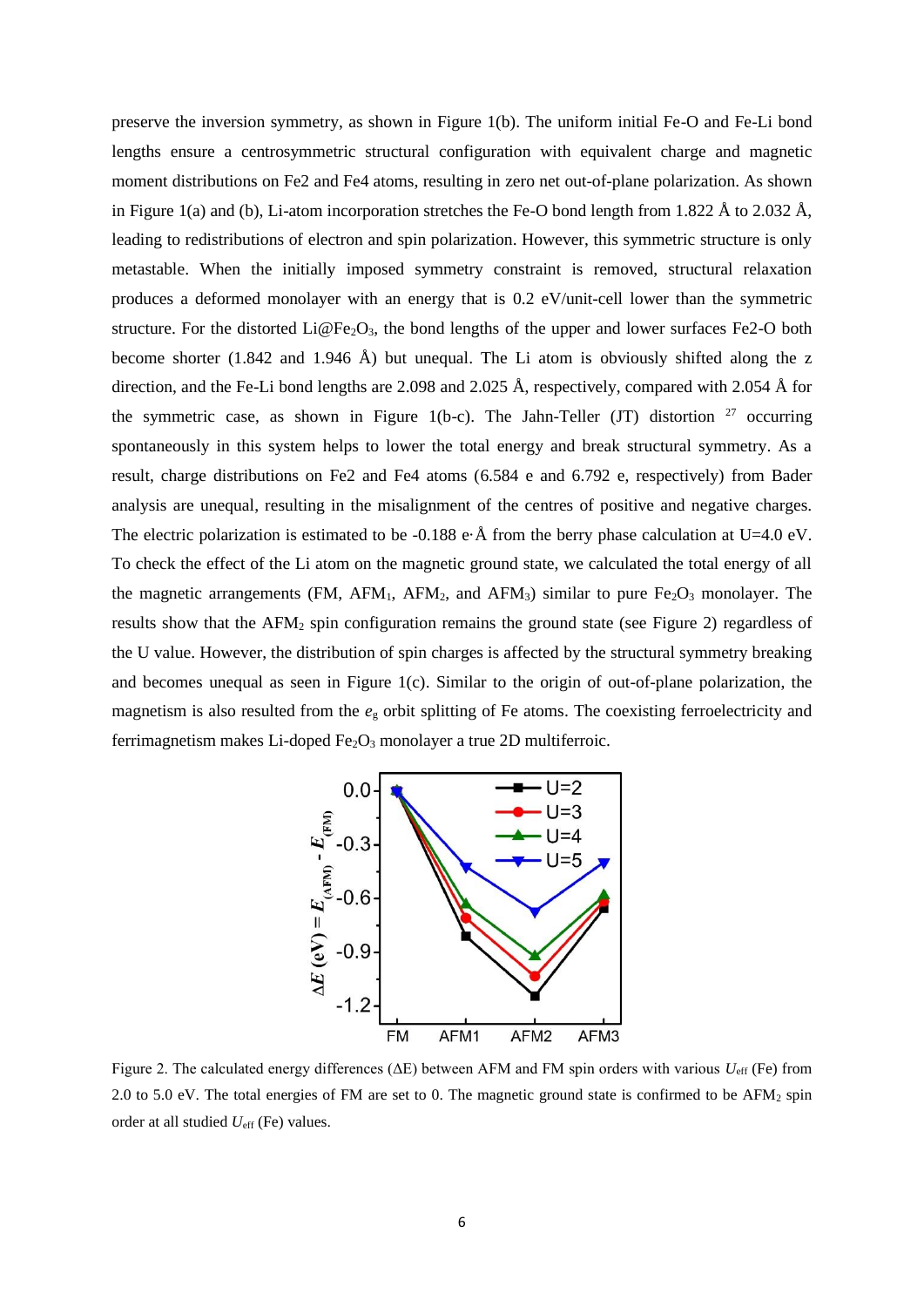

Figure 3. (a, b) In-plane triangular and tetrahedral ligand fields. The projected bandfor Fe2 and Fe4 atoms in (c) pure Fe<sub>2</sub>O<sub>3</sub> monolayer, (d) symmetric Li@Fe<sub>2</sub>O<sub>3</sub> monolayer, and (e) asymmetric Li@Fe<sub>2</sub>O<sub>3</sub> monolayer with JT distortion. The red and blue lines in (c-e) indicate the  $d_{z^2}$  orbitals projection of Fe2 and Fe4 atoms.

To explore the mechanism underlying the distortion-induced out-of-plane FE polarization of  $Li@Fe<sub>2</sub>O<sub>3</sub>$  monolayer, we examine changes of the crystal field and energy reduction from the associated electronic band splitting. Here, we again compare the symmetric  $Fe<sub>2</sub>O<sub>3</sub>$ , symmetric Li@Fe<sub>2</sub>O<sub>3</sub>, and asymmetric Li@Fe<sub>2</sub>O<sub>3</sub> monolayers and assess the Fe- $d_{z^2}$  orbital splitting in the distinct Fe-O and Fe-O-Li crystal-field environments in Figure 3(a-b). For pure  $Fe<sub>2</sub>O<sub>3</sub>$  monolayer, Fe atoms at the surface (Fe2 and Fe4) are coordinated with three surrounding oxygen atoms, forming the in-plane triangular ligand field, and the Fe-*e*<sup>g</sup> states of both Fe2 and Fe4 split equally into the higher  $d_{x^2} + d_{y^2}$  and lower  $d_{z^2}$  states stemming from the symmetric structures [see Figure 1(a)]. For the symmetric Li@Fe<sub>2</sub>O<sub>3</sub> case, the crystal field changes from in-plane triangle to tetrahedron, and consequently *e*<sup>g</sup> orbitals of both Fe2 and Fe4 atoms are reduced significantly to lower energy levels, as indicated in Figure 3(c-d). Once the symmetry constrain is removed, a spontaneous electronic energy split between the Fe2- and Fe4-  $d_{z^2}$  states [red and blue lines in Figure 3(e)] with orbital-ordering occurs, which originates from the JT distortion with the elongated and shortened Fe-Li bond lengths, thereby inducing the higher Fe4- $d_{z^2}$  and lower Fe2- $d_{z^2}$  electronic energy levels. The asymmetric shift of the *d* orbitals, especially the  $d_{z^2}$  states of Fe2 and Fe4 atoms not only leads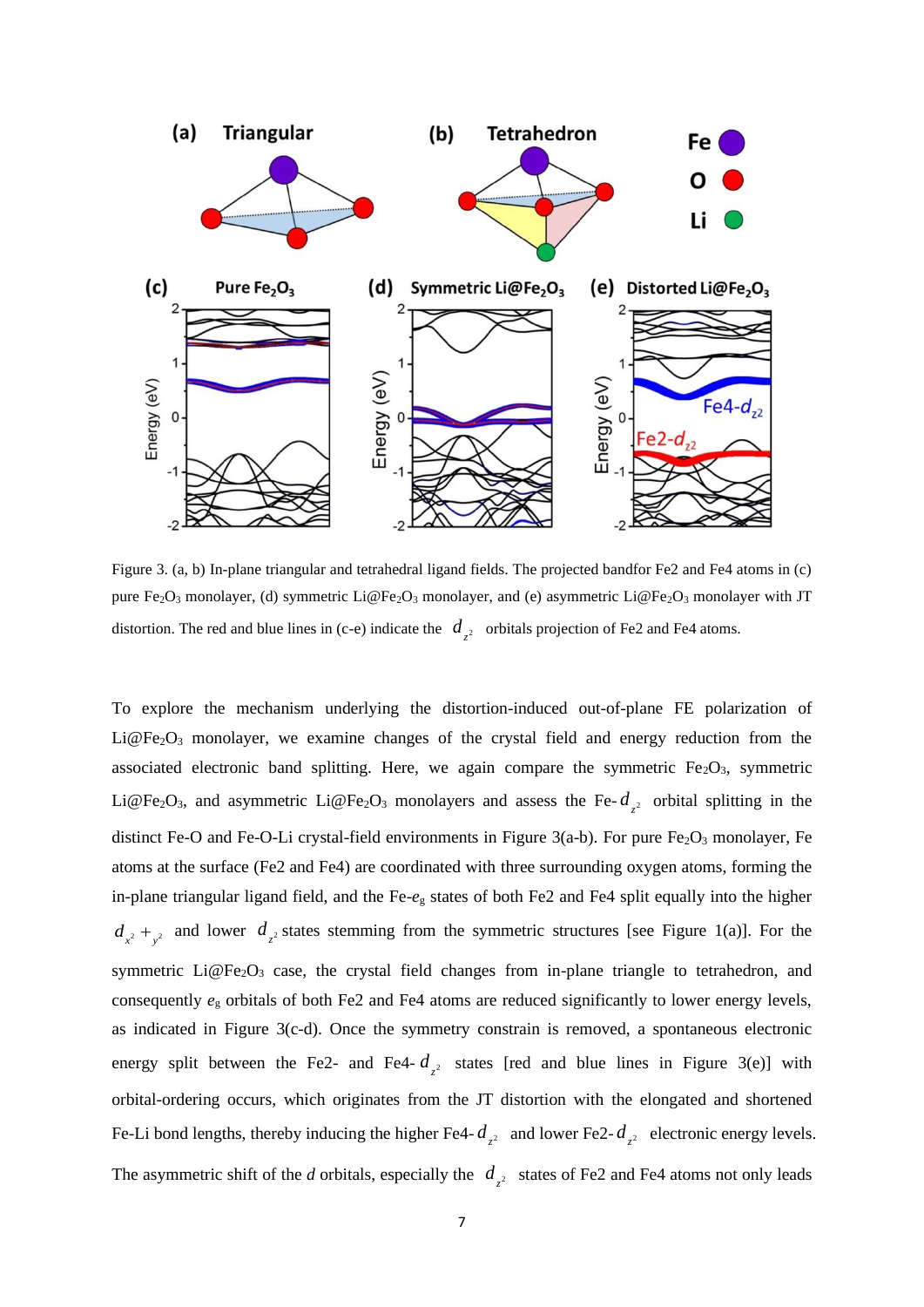to the out-of-plane electric polarization, but also induces spin redistributions on relevant Fe atoms, as shown in Figure 1(c), to reach the ferrimagnetic ground state. Here, both the electric polarization and magnetic states share the same origin, stemming from the *d-*orbital shift after Li decoration.



Figure 4. The activation energy barrier (a) and the differential charge density (b) for FE polarization up (red) and down (black) of the distorted Li@Fe<sub>2</sub>O<sub>3</sub> monolayer way at  $U_{\text{eff}} = 4.0 \text{ eV}$ . The isosurface value in (b) is set to  $0.005$  e  $\AA^3$ .

The energy barrier for the polarization reversal gives good indications on FE stability and switchability. We have performed CI-NEB calculations to assess the energy barrier of polarization reversal at selected U values for  $Li@Fe<sub>2</sub>O<sub>3</sub>$  monolayer. Results in Figure 4 show that the transition barrier is 0.202 eV/unit cell at  $U_{\text{eff}}$  = 4.0 eV, indicating that the ferroelectric state is stable and the switch can be manipulated under external stimuli. Correspondingly, the out-of-plane polarization continuously changes from -0.18 e· $\AA$  to +0.18 e· $\AA$  from berry phase calculations, which indicates that there is no depolarization during the FE reversal. In contrast to the double-well barrier seen in ferroelectric CuMP<sub>2</sub>X<sub>6</sub> (M = Cr, V; X = S, Se)<sup>28</sup>, a single-well barrier is observed in Li@Fe<sub>2</sub>O<sub>3</sub> as shown in Figure 4 (a), and this result is attributed to the unstable structure of paraelectric phase and spontaneous structural distortion that would occur when the constrain of centrosymmetric  $Li@Fe<sub>2</sub>O<sub>3</sub>$ monolayer is removed. To provide a solid evidence of the polarization reverse, we plotted the differential charge density as shown in Figure 4(b). It indicates the polarization in Li@Fe<sub>2</sub>O<sub>3</sub> monolayer is reversed where the internal polarization towards up and down is switched with obvious charge gain and lose around Fe2 atom, respectively.

It is noted that multiferroic behaviors are not limited to the case discussed above, but a more general phenomenon in decorated  $Fe<sub>2</sub>O<sub>3</sub>$  monolayer. In fact, the JT distortion and induced FE polarization is also observed when O atom is inserted between the iron atoms. Similar multiferroic behaviours in  $Fe<sub>2</sub>O<sub>3</sub>$  monolayer is observed with introduction of an O atom between Fe2 and Fe4 although the JT distortion and associated FE polarization are relatively weak, see Figure S2.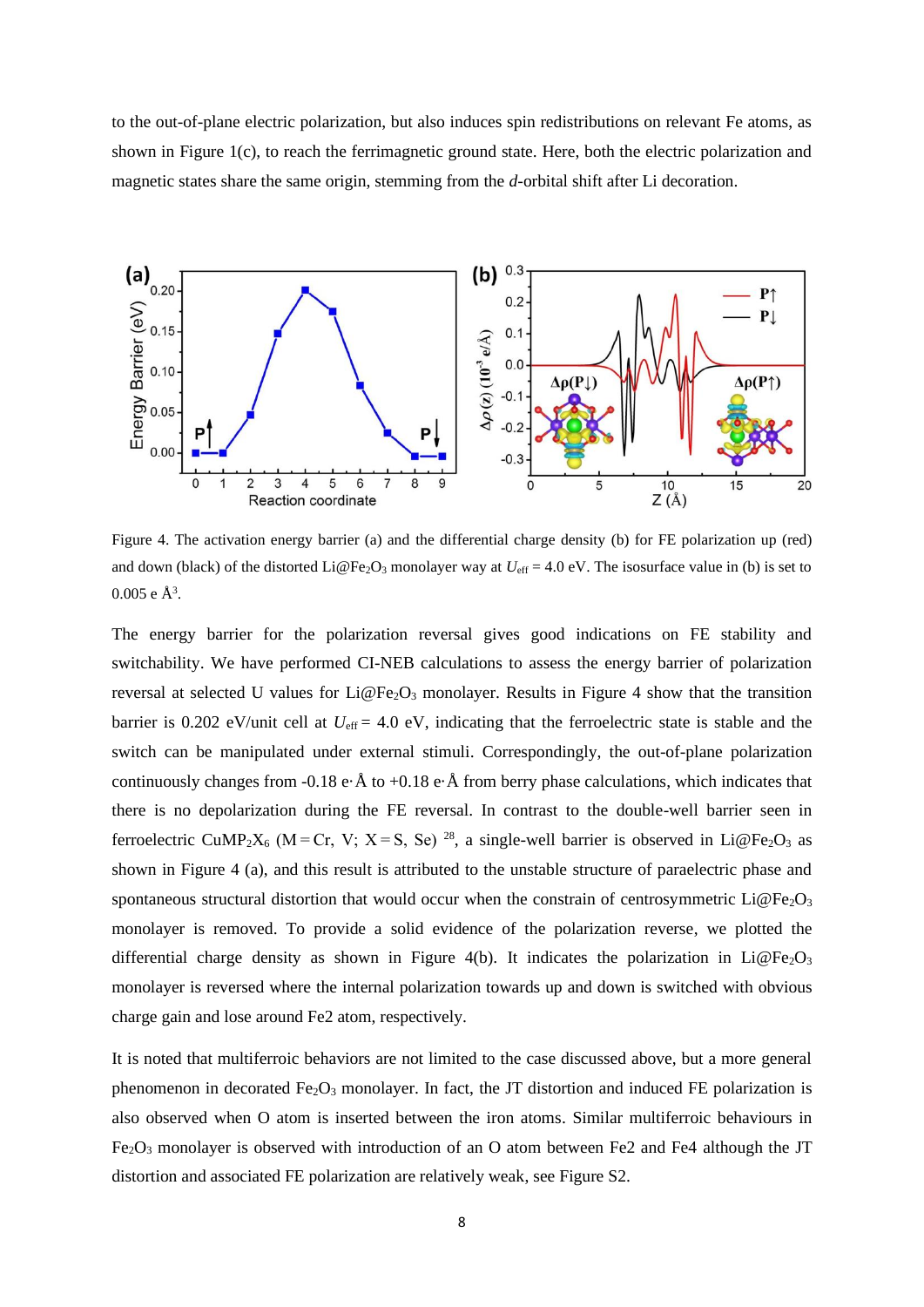**Conclusion.** In summary, we have shown by first-principles calculations that  $Li@Fe<sub>2</sub>O<sub>3</sub>$  monolayer is a robust 2D multiferroic with concurrent out-of-plane FM and FE orders. The electric polarization in Li@Fe<sub>2</sub>O<sub>3</sub> monolayer stems from the crystal-field splitting of  $d_{z^2}$  orbitals in Fe2 and Fe4 atoms, driven by a spontaneous Jahn-Teller distortion induced by the decorated Li atoms. Meanwhile, a net out-of-plane magnetization on Fe2 to Fe4 is induced by the FE polarization, highlighting the common origin and close correlation of the FM and FE responses to external stimuli. The multiferroic behaviour unveiled in the present work is a general phenomenon in multiple decorated  $Fe<sub>2</sub>O<sub>3</sub>$ monolayer systems, providing new material platforms for exploring intriguing physics mechanisms and innovative device applications.

## **Author information**

Corresponding Author \*E-mail: liangzhi.kou@qut.edu.au \*E-mail: chen@physics.unlv.edu

# **Author Contributions**

The manuscript was written through contributions of all authors. All authors have given approval to the final version of the manuscript.

#### **Notes**

The authors declare no competing financial interest.

# **Acknowledgement**

We acknowledge the grants of high-performance computer time from computing facility at the Queensland University of Technology, the Pawsey Supercomputing Centre and Australian National Computational Infrastructure (NCI). L.K. gratefully acknowledges financial support by the ARC Discovery Project (DP190101607).

C.L. acknowledges the financial supports from the National NSF (Grant No. 11872309) of China and the Fundamental Research Funds for the Central Universities (Grant No. 3102017JC01003) of China.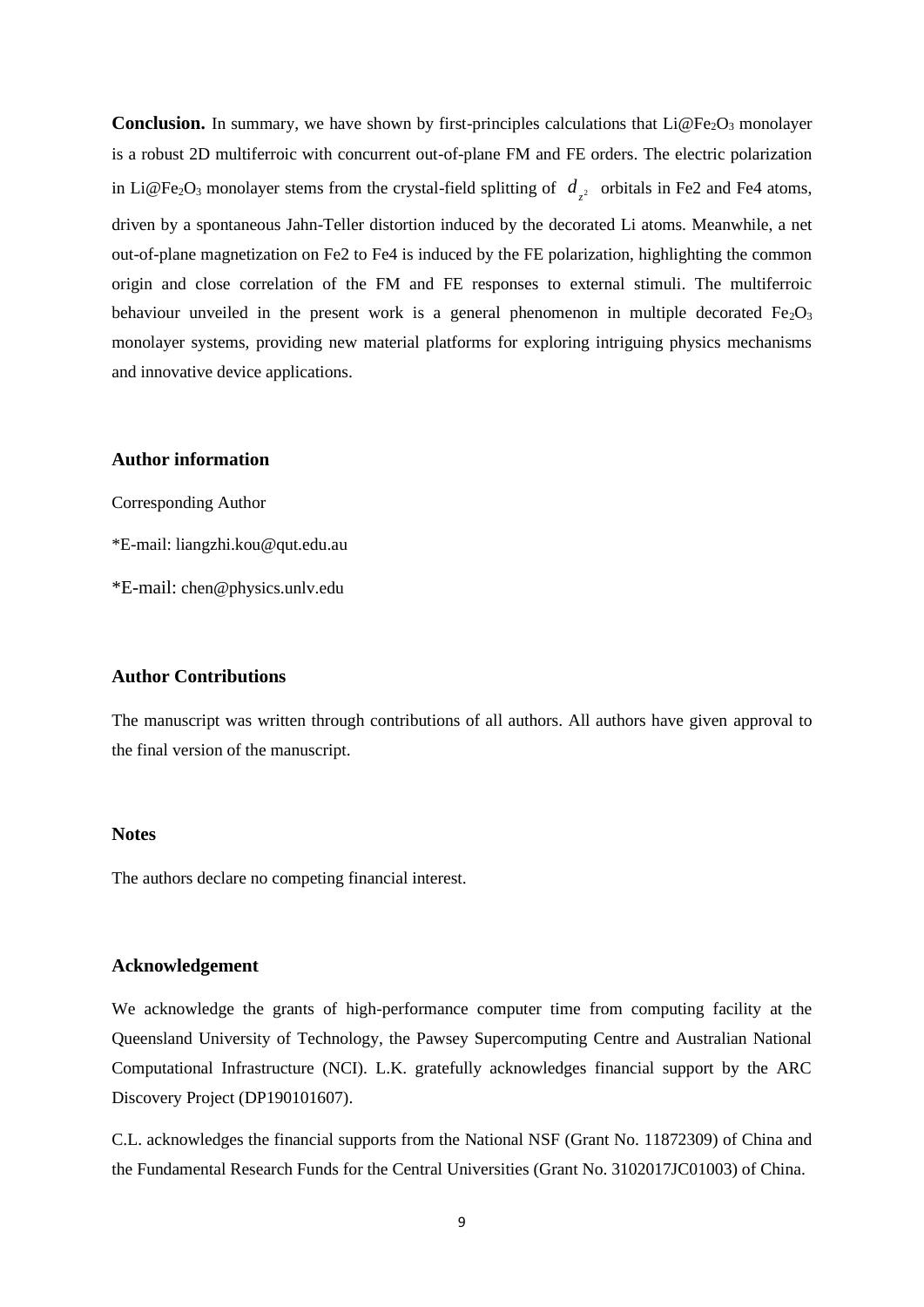### **References**

1. J. Zhang, L. Lin, Y. Zhang, M. Wu, B. Yakobson, S. Dong. Type-II Multiferroic  $Hf_2VC_2F_2$ MXene Monolayer with High Transition Temperature. *J. Am. Chem. Soc.* 2018, **140**, (30), 9768-9773.

2. G. Lawes, A. Harris, T. Kimura; N. Rogado, R. Cava, A. Aharony, O. Wohlman, T. Yildirim, M. Kenzelmann, C. Broholm, A. Ramirez. Magnetically Driven Ferroelectric Order in Ni<sub>3</sub>V<sub>2</sub>O<sub>8</sub>. *Phys. Rev. Lett.* 2005, **95**, (8), 087205.

3. P. Herrero, S. Sapmaz, C. Dekker, L. Kouwenhoven, H. Van Der Zant. Electron-hole symmetry in a semiconducting carbon nanotube quantum dot. *Nature* 2004, **429**, 389-392.

4. M. Lee, E. Choi, X. Huang, J. Ma, C. Dela Cruz. M. Matsuda, W. Tian, Z. Dun, S. Dong, H. Zhou. Magnetic phase diagram and multiferroicity of  $Ba_3MnNb_2O_9$ : A spin-5/2 triangular lattice antiferromagnet with weak easy-axis anisotropy. *Phys. Rev. B* 2014, **90**, (22).

5. C. Huang, Y. Du, H. Wu, H. Xiang, K. Deng, E. Kan. Prediction of intrinsic ferromagnetic ferroelectricity in a transition-metal halide monolayer. *Phys. Rev. Lett.* 2018, **120**, (14), 147601.

6. H. Tan, M. Li, H. Liu, Z. Liu, Y. Li, W. Duan. Two-dimensional ferromagnetic-ferroelectric multiferroics in violation of the *d*<sup>0</sup> rule. *Phys. Rev. B.* 2019, 99, 195434.

7. X. Tang, L. Kou. Two-dimensional Ferroics and Multiferroics: Platforms for New Physics and Applications. *J. Phys. Chem. Lett.* 2019, **10**, (21), 6634-6649.

8. K. Gupta, P. Mahadevan, P. Mavropoulos, M. Lezaic, Orbital-Ordering-Induced Ferroelectricity in SrCrO3. *Phys. Rev. Lett.* 2013, **111**, (7), 077601.

9. B. Van Aken, T. Palstra, A. Filippetti, N. Spaldin. The origin of ferroelectricity in magnetoelectric YMnO3. *Nat. Mater.* 2004, **3**, (3), 164-70.

10. S. Zhou, J. Wang, X. Chang, S. Wang, B. Qian, Z. Han, Q. Xu, J. Du, P. Wang, S. Dong, Magnetoelectricity coupled exchange bias in BaMnF4. *Sci. Rep.* 2015, **5**, 18392.

11. K. Singh, C. Simon, E. Cannuccia, M. Lepetit, B. Corraze, E. Janod, L. Cario, Orbital-Ordering-Driven Multiferroicity and Magnetoelectric Coupling in GeV4S8. *Phys. Rev. Lett.*  2014, **113**, (13), 137602.

12. H. Xiang, S. Wei, M. Whangbo, J. Da Silva, Spin-Orbit Coupling and Ion Displacements in Multiferroic TbMnO3. *Phys. Rev. Lett.* 2008, **101**, (3), 037209.

13. T. Kimura, H. Shintani, K. Ishizaka, T. Arima, Y. Tokura, Magnetic control of ferroelectric polarization. *Nature* 2003, **426**, 55.

14. M. Sun, D. Zheng, X. Wang, W. Mi, Electric Field Tunable Magnetism at  $C_6H_6$ -Adsorbed Fe<sub>3</sub>O<sub>4</sub> (001) Surface. *J. Phys. Chem. C* 2017, **121**, (9), 5178-5184.

15. A. Puthirath Balan, S. Radhakrishnan, C. F. Woellner, K. Sinha, S. L. Deng, C. L. Reyes, B. M. Rao, M. Paulose, R. Neupane, A. Apte, V. Kochat, R. Vajtai, A. R. Harutyunyan, W. Chu, C. G. Costin, D. S. Galvao, A. A. Marti, P. A. van Aken, O. K. Varghese, C. S. Tiwary, A. Malie Madom